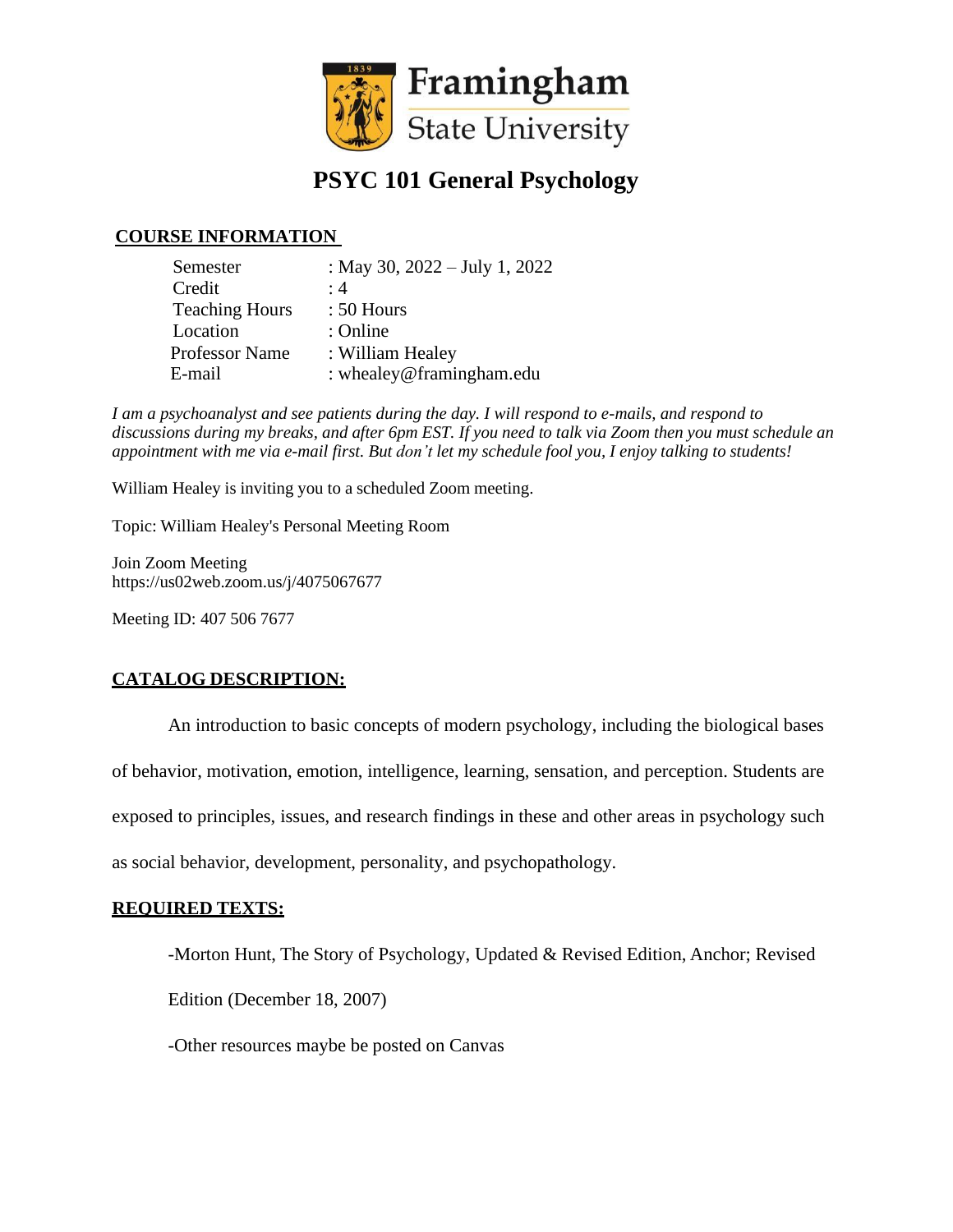

### **GRADING:**

There will be 5 graded assignments in this class. Two exams, two papers, and class participation. A midterm exam is scheduled for June 16 and will cover the work we will have done from the Proto-Psychologists through the Emotion and Motivation Psychologists. Two papers, (2-5 pages, typewritten, double-spaced) will be due on June 10 (Paper One), and June 24 (Paper Two). Your papers will investigate concepts in the various psychological theories presented to you in class and in the text. You have a choice of which prompt to use for your first paper, and your second paper will be posted to CANVAS around the time of the midterm exam.. The final exam July 1 will cover everything studied AFTER the midterm. Graded work will be handed back 96 hours after being submitted.

| Mid-term Exam | 20\%  |
|---------------|-------|
| Paper one     | 20%   |
| Paper Two     | 20%   |
| Final Exam    | 20%   |
| Participation | 20%   |
| Total         | 100\% |

## **WRITTEN ASSIGNMENTS:**

### *Paper 1:*

My (Airplane/dog/spider/height) Phobia: How Classical Conditioning Helps Explain My Fear. This paper should describe a strong fear or phobia you have. Analyze the origins of your fear and try to explain it in terms of classical conditioning. This paper should include a brief description of classical conditioning and the major terms used in classical conditioning (e.g., CS, US, CR, and UR, generalization), and it should apply these terms and concepts to your example. Do you think classical conditioning provides a complete explanation for your fear? Does classical conditioning theory suggest ways you might reduce your fear?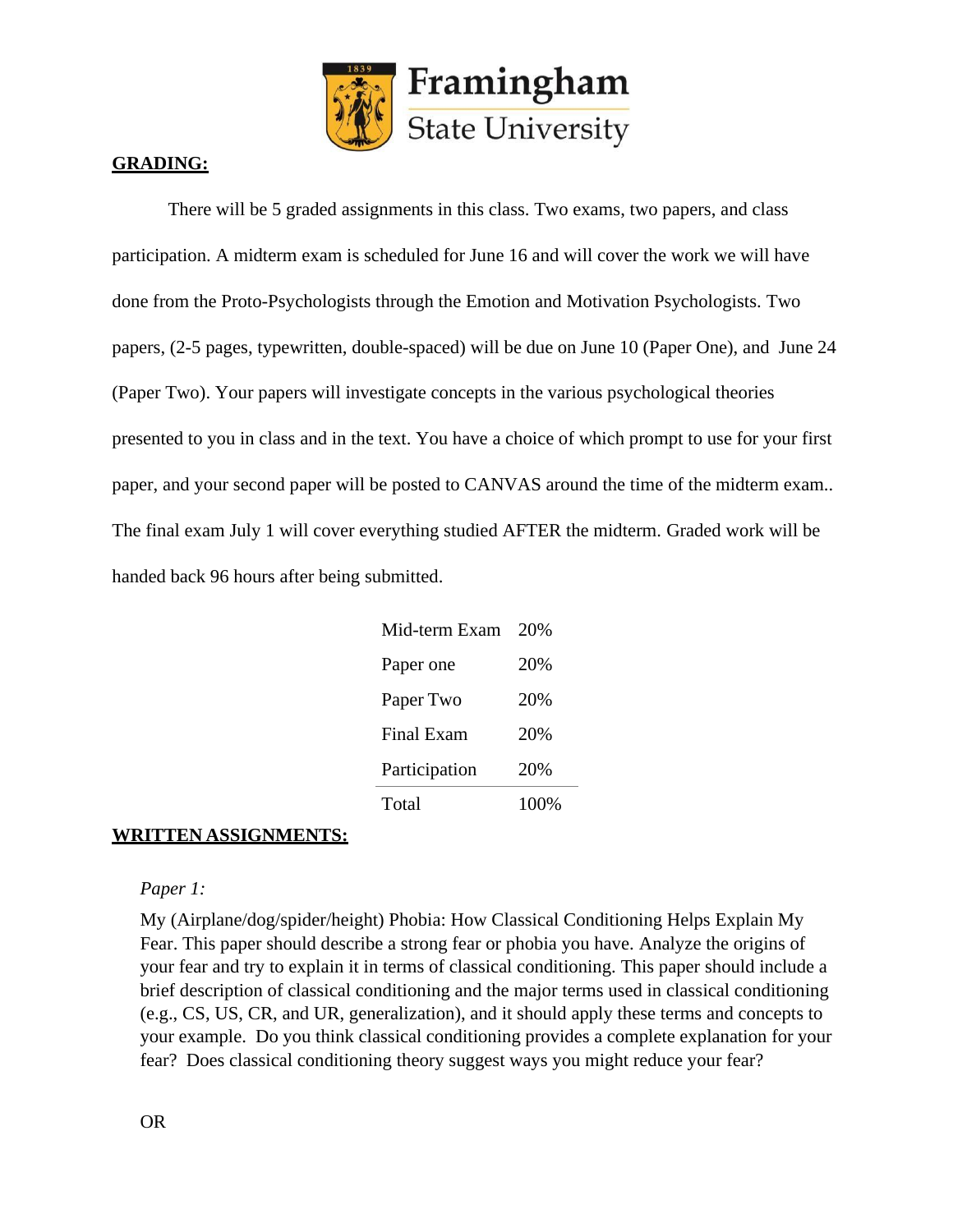

Theories of Development: Pick one of the following theories of developmental stages – Freud's theory of psychosexual stages, Piaget's theory of stages of cognitive development, Erikson's psychosocial stage theory – and apply it to your own development. In this paper you need to briefly describe the developmental theory you choose and its terminology, and you need to apply the theory to you own life. For example, if you chose to apply Freud's psychosexual stage theory to your own life, you would describe events that occurred in the oral, anal, and phallic stages of your life and analyze how these events may have influenced your adult personality.

*Paper* 2: Will be posted to CANVAS after the midterm exam. It'll be the same length as the first paper and be similar in it's format.

These are not easy assignments. Good papers will require much thought. Don't leave the work until the last minute. Late papers lose a full grade for each day past the due date. Rewrites will not be accepted past the due date. Papers much be a **MINIMUM** of 2 pages in length.

# **EVALUATION FOR WRITTEN WORK**

**Central idea:** The paper will be rated on the degree to which it is focused on a clear and distinct subject. Is the purpose of the paper clear to the reader?

**Support:** The paper will be rated on the degree to which its generalization (thesis) is supported. Are there adequate details to support each of the paper's points?

**Unity:** The paper will be rated on the degree to which it proceeds smoothly and logically from point to point. Are transitions between paragraphs clear? Are paragraphs coherent and logical?

**Introduction:** The paper will be rated on the degree to which the introduction gets the reader's attention and prepares the reader for what is coming. Is there a hook?

**Conclusion:** The paper will be rated on the degree to which the conclusion draws a paper to a close, summarizes the main points, and reemphasizes the paper's purpose.

**Style:** The paper will be rated on the degree to which its sentences reflect a variety of syntactic structures and an appropriate usage of vocabulary. Does the word choice reflect a concern for the audience and the purpose of the paper?

**Usage:** The paper will be rated on its employment of capitalization, spelling, and grammar.

**Punctuation:** The paper will be rated on its employment of punctuation.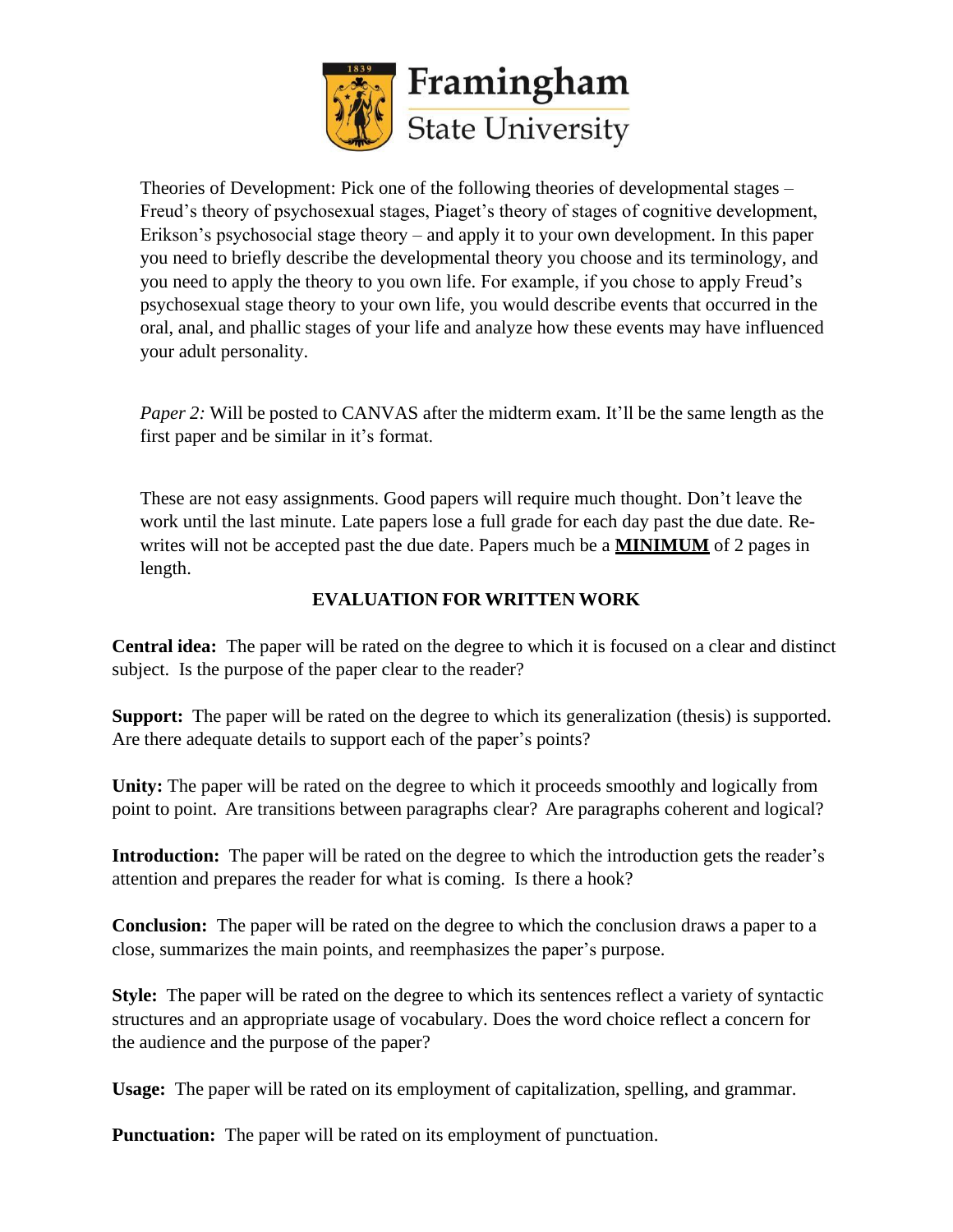

## **COURSE SCHEDULE:**

5/30 1st Class: Introduction, read pages 1-29 of your text (Zoom) 5/31 Proto-psychologists read pages 65-98 of your text Canvas Discussion 6/1 Freud read pages 183-227 in your text and Canvas Discussion 6/2 The Behaviorists read pages 274-311 in your text, Canvas Discussion 6/3 The Gestaltists read pages 318-344 in your text, Canvas Discussion

6/6 2nd Class: A More Modern Psychology (Zoom) (no reading) 6/7 The Developmentalists read pages 401-453 in your text, Canvas Discussion 6/8 Paper One Pre Writing Exercise (Canvas) (no reading) 6/9 Social Psychologists read 459-500 in your text, Canvas Discussion 6/10 1st Paper Due (no reading)

6/13 3rd Class: A More Modern Continued (Zoom) (no reading) 6/14 Perception Psychologists read pages 505-544 in your text, Canvas Discussion 6/15 Emotion and Motivation Psychologists read pages 553-582, Canvas Discussion 6/16 Midterm Exam (no reading) 6/17 The Cognitivists read pages 590-648 in your text, Canvas Discussion

6/20 4th Class: Therapy, and Misuse (Zoom) (no reading) 6/21 Paper Two Pre Writing Exercise (Canvas) (no reading) 6/22 The Psychotherapists read pages 651-697 in your text, Canvas Discussion 6/23 Users/Misusers of Psychology read pages 703-741 in your text, Canvas Discussion 6/24 2nd Paper Due (no reading)

6/27 5th Class: Today 6/28 Psychology Today read pages 750-771 in your text, Canvas Discussion 6/29 Time Machine, The Scholars read pages 36-62 in your text, Canvas Discussion 6/30 Canvas Discussion (no reading) 7/1 Final Exam

Any day that a reading is due is a day you should check the discussions section of Canvas and answer whatever questions I have posted. I encourage all of you to engage in dialogue with one another during these discussions, and not just with me. You must write at least a paragraph response to get class participation. Your participation here, as well as in the synchronous class (6 in total), will make up your class participation grade (20% of your overall grade.) You should be checking Canvas everyday Monday-Friday. I will post articles, video links, and other material for you to view and comment on. I will post required assignments at 8 pm. EST the day BEFORE the assignments are due. You have 24 hours to post your comments for participation credit. Ex.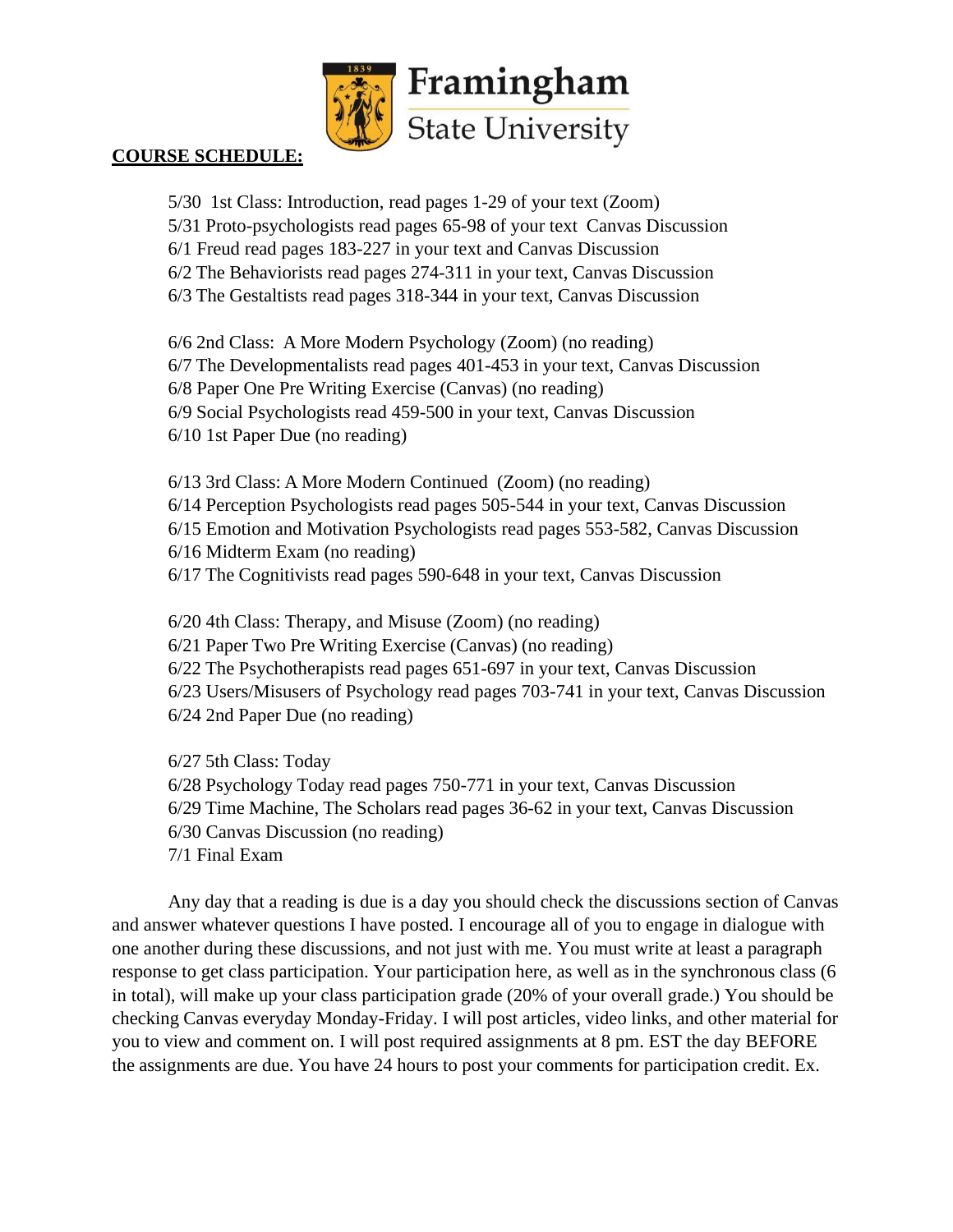

Assignment is due on 7/7 that means it'll be posted on 7/6 at 8pm EST, and you have until 8pm EST 7/7 to complete the assignment.

It is normal to not understand this material, so your comments can certainly take the form of questions as well as thoughts and criticisms. You are expected to read the text and pay attention to the questions that the author has embedded in the text. A third to a half of the questions on the midterm exam and the final exam will be made up of questions that come from the questions in the text. The remainder of the questions on these exams will address content that comes from lectures and my posts.

I also encourage you to reach out to me via e-mail if you have questions or comments that you prefer not to share with the entire class. I will also be posting lots of non-required articles, reading suggestions, videos, and other helpful material. Anything I post will be clearly labeled as Required or Optional.

## **ATTENDANCE:**

Understanding the content from the lectures is a critical component to your success in this

course. It is important that you are present for the lectures, and I expect each student to make a

commitment to be in class and to be on time. Your participation points are determined by your

discussion posts, as well as your participation in virtual classes. You can either participate

VERBALLY or write up 150 of questions/thoughts about the lecture due by the end of the day

the lecture occurs on. As of now I will not be recording classes.

### **CELL PHONES:**

All cell phones are to be shut off and put away during class.

### **COURSE EXPECTATIONS:**

*For our accreditation, it is essential that all Framingham State University credit courses follow that federal definition of credit hour: for every one hour of classroom or direct faculty instruction, a minimum of two hours of out-of-class student work is required. Since the summer courses meet for two contact hours daily (10 contact hours of classroom time weekly), the expectation is that students spend 20 hours per week doing out-of-class work. For the five week 4-credit course, this reflects 50 hours of classroom time and 100 hours of out-of-class time since the credit hour is defined as 50 minutes.*